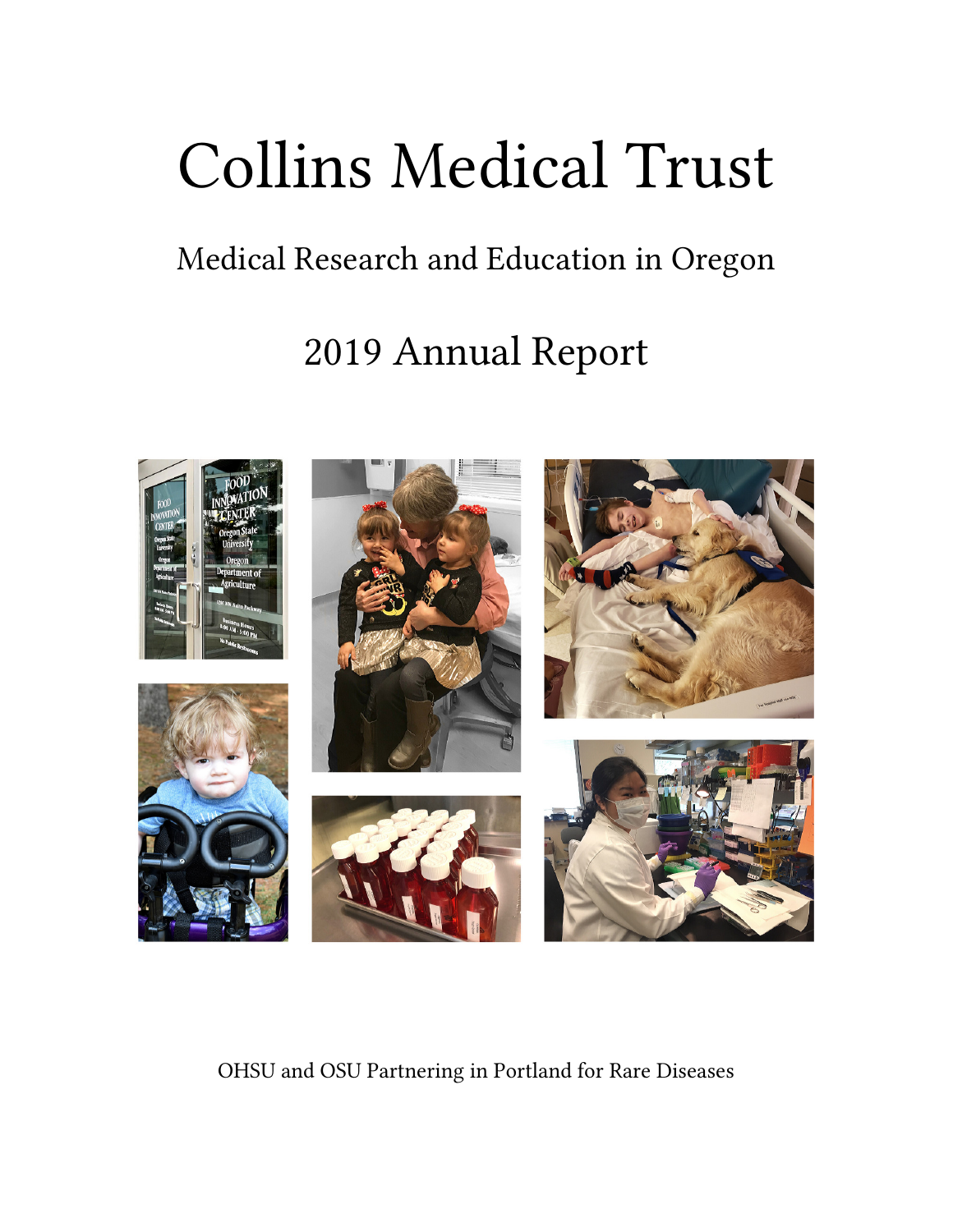# Collins Medical Trust 2019 Annual Report

#### **Purpose and History**

"The principal and income of the trust fund shall be used (a) to aid, further, promote, develop, encourage and sponsor research, experiment and work in the cause, cure and treatment of human diseases or in any field of medical research, and (b) to aid, further and promote medical education."

The Collins Medical Trust was founded by Truman Collins Sr. in the fall of 1956. He was interested in the medical field and wanted to set up a trust that would contribute to medical research and education taking place in Oregon. Contributions were made to the trust over the next ten years or so, and its assets have grown significantly since that time, largely due to the wise investment decisions of the financial adviser, Jim Miller, over the first forty years of the Trust's existence.

Because the Trust makes relatively small grants—typically in the \$25,000 to \$30,000 range—our focus for research has primarily been seed funding for projects that, if successful, will go on to apply to the NIH or to other large funders for later-stage funding. We also like to support researchers at a stage where they are gaining their independence in a supportive environment.

Since its inception, the Collins Medical Trust has made grants totaling about \$11.6 million.

### **Trustees and Staff**

| Shannon Osieczanek     | Administrator | $(2016 - present)$ |
|------------------------|---------------|--------------------|
| Truman Collins Jr.     | Trustee       | $(1990 - present)$ |
| Dr. Elizabeth Eckstrom | Trustee       | $(2003 - present)$ |
| Dr. Walter McDonald    | Trustee       | $(2005 - present)$ |
| Virginia Tilden, Ph.D. | Trustee       | $(2017 - present)$ |
| <b>Timothy Bishop</b>  | Treasurer     | $(1990 - present)$ |
|                        |               |                    |

**Financial Statements (Fiscal year ending September 30, 2019)**<sup>1</sup>

#### **Assets and Liabilities**

#### **Revenue and Expenses**

| Assets:      | 2019         | 2018         | Income:                       | 2019          | 2018          |
|--------------|--------------|--------------|-------------------------------|---------------|---------------|
| Cash         | \$84,000     | \$98,000     | Income (interest & dividends) | \$254,000     | \$349,000     |
| Stocks       | \$8,653,000  | \$9,507,000  | Realized gains                | \$172,000     | \$285,000     |
| Total assets | \$8,737,000  | \$9,605,000  | Unrealized gains              | $(\$763,000)$ | $(\$232,000)$ |
|              |              |              | Total income                  | $(\$337,000)$ | \$402,000     |
| Liabilities  | $(\$51,000)$ | $(\$61,000)$ |                               |               |               |
| Net Assets   | \$8,686,000  | \$9,544,000  | Taxes & investment expense    | $(\$5,000)$   | $(\$7,000)$   |
|              |              |              | Net Investment Income         | $(\$342,000)$ | \$395,000     |
|              |              |              |                               |               |               |
|              |              |              | Grants - net                  | $(\$516,000)$ | $(\$554,000)$ |
|              |              |              | Net revenue                   | $(\$858,000)$ | (\$159,000)   |
|              |              |              |                               |               |               |

<sup>1</sup>Rounded to the nearest thousand.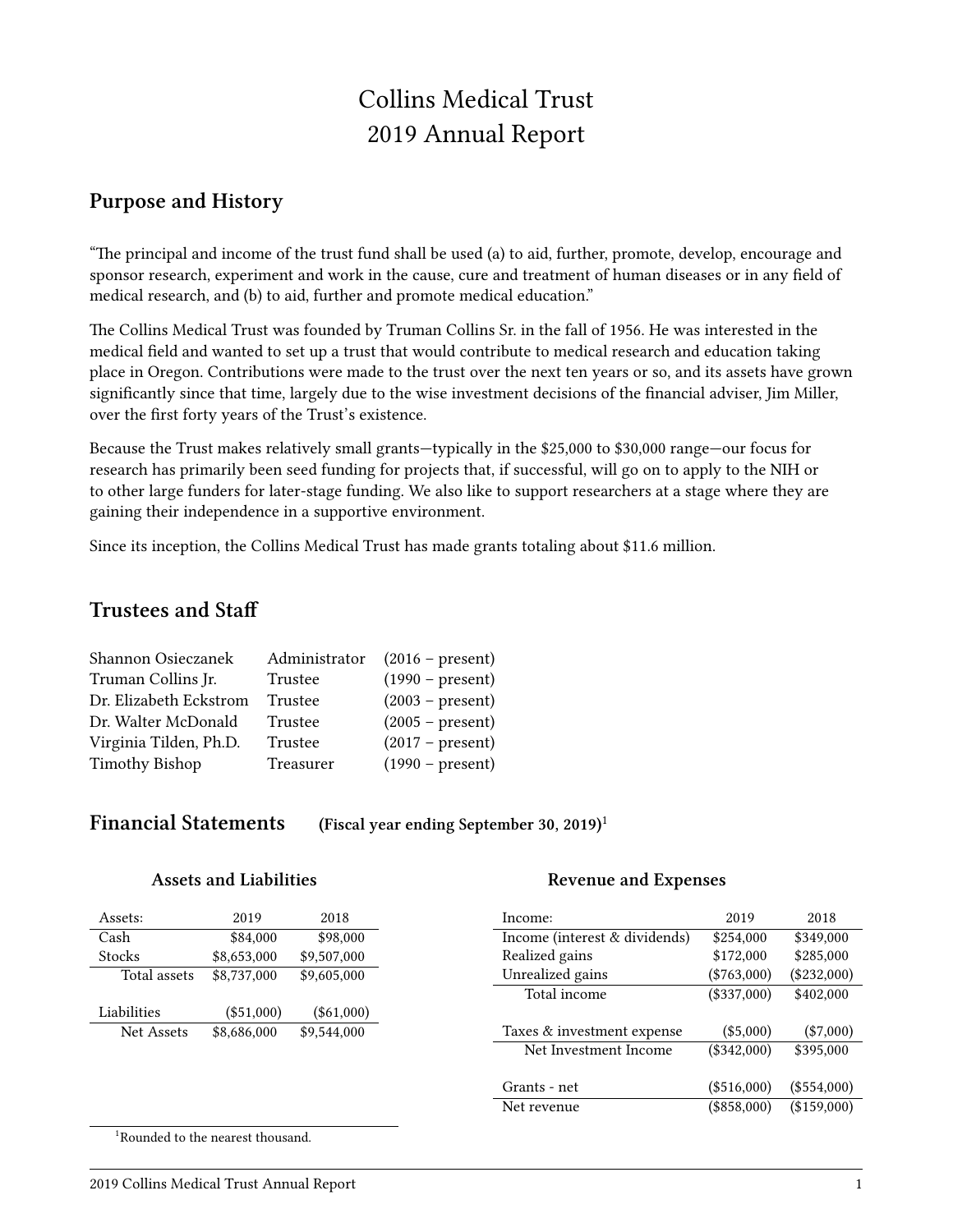# **2019 Grants (October 1, 2018 – September 30, 2019)**

# **Research**

| Kei Adachi, Ph.D.                                                                                           | <b>OHSU</b> Foundation<br>A functional role of the liver for the prolonged blood clearance of adeno-associated virus type 9                    | \$30,000        |
|-------------------------------------------------------------------------------------------------------------|------------------------------------------------------------------------------------------------------------------------------------------------|-----------------|
| Nuria Marti Gutierrez, Ph.D. OHSU Foundation<br>Correcting inheritable BRCA mutations in the human germline |                                                                                                                                                | \$30,000        |
| Ian Martin, Ph.D.<br>LRRK2-mediated Neurodegeneration in Parkinson's Disease                                | <b>OHSU</b> Foundation                                                                                                                         | \$30,000        |
| Naoki Oshimori, Ph.D.                                                                                       | <b>OHSU Foundation</b><br>Molecular Signature of a Tumor-Promoting Cancer Stem Cell Niche                                                      | \$30,000        |
| Khanh P. Nguyen, M.D.                                                                                       | Portland VA Research Foundation<br>Investigating the role of platelets in venous thrombus resolution and post-thrombotic vein wall fibrosis    | \$30,000        |
| Greg Duncan, Ph.D.                                                                                          | <b>OHSU Foundation</b><br>Promoting Neuronal and Axional Health in Demyelinating Disease                                                       | \$30,000        |
| Ferdinando Pucci, Ph.D.<br>antibodies                                                                       | <b>OHSU</b> Foundation<br>Genetic approaches to study tumor-derived extracellular vesicles and their role in generating tumor promoting        | \$30,000        |
| Brandon Togioka, M.D.<br>Chloroprocaine                                                                     | <b>OHSU</b> Foundation<br>Multiple Ascending Dose to Study the Safety, Tolerability, and Pharmacokinetic Effects of Intraperitoneal            | \$30,000        |
| Brett Walker, M.D.<br>Neoplasms from Early Pancreatic Cancer                                                | <b>OHSU</b> Foundation<br>Utilizing Circulating Hybrid Cells as a Liquid Biopsy to Distinguish Benign Intraductal Papillary Mucinous           | \$29,999        |
| Molly Burke, Ph.D.<br>improving human healthspan                                                            | <b>Oregon State University</b><br>Evolving long-lived yeast: developing model populations with postponed aging to identify candidate genes for | \$30,000        |
| Jonathan Nelson, Ph.D.                                                                                      | <b>OHSU Foundation</b><br>Defining the Role of Mesangial Cell Angiotensin Signaling in Diabetic Kidney Disease                                 | \$30,000        |
| Jonathan Pruneda, Ph.D. OHSU Foundation                                                                     | Prediction of bacterial effectors targeting the host ubiquitin signaling response                                                              | \$30,000        |
| Stephen Martin, Ph.D.<br>Aging                                                                              | <b>Oregon State University</b><br>Mechanistic Regulation of Bone Marrow Mesenchymal Stem Cell PGC-1a Throughout Differentiation and            | \$30,000        |
| Terry Medler, Ph.D.                                                                                         | <b>Providence Portland Medical Foundation</b><br>Contribution of the inflammasome to radiation response in pancreatic cancer                   | \$30,000        |
| <b>Total Research:</b>                                                                                      |                                                                                                                                                | \$419,999 (82%) |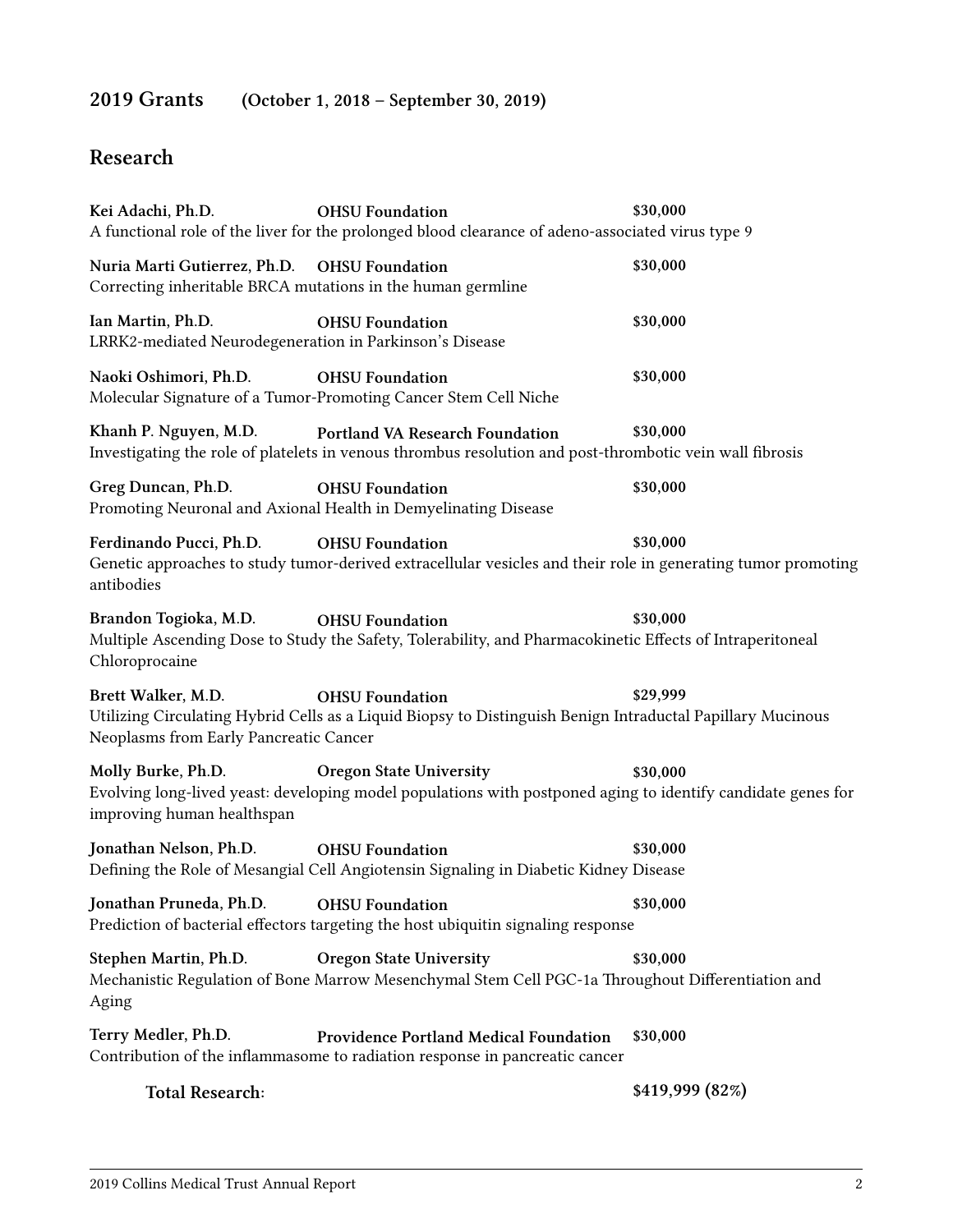## **Education**

| Linfield School of Nursing                                                     | \$95.000      |  |  |  |
|--------------------------------------------------------------------------------|---------------|--|--|--|
| Paquet Scholarship Fund, Half for Endowment and Half for Current Scholarships. |               |  |  |  |
| <b>Total Education:</b>                                                        | \$95,000(18%) |  |  |  |
| <b>Total Grants Approved in 2019:</b>                                          | \$514,999     |  |  |  |

# **Illustrative Prior Grant Recipients — Text Supplied by OHSU**

The following grants were made in past years. For each, some context and detail is given for the outcome of the project. The summaries of these grants were provided by OHSU.

#### **OHSU and OSU Partnering in Portland for Rare Diseases**

Penelope Hogarth, M.D. Oregon Health Sciences University \$30,000 awarded in May 2017

Pantothenate kinase-associated neurodegeneration (PKAN) is a rare disease caused by a genetic mutation that impairs metabolism of vitamin B5 in the brain. The body uses this vitamin to make coenzyme A, a compound essential for nearly 10% of all biochemical reactions in the body. PKAN causes profound disability and suffering, resulting in painful involuntary movements, as well as progressive difficulty with speech, swallowing and walking. Children are disproportionately affected, many succumbing to complications of the disease in the first decade of life. There is currently no disease-modifying treatment available.

In 2018, the Collins Medical Trust provided funding to Dr. Hogarth to further development of a potential nutritional treatment for the disease. The proposed therapy is designed to bypass and overcome the metabolic block caused by the genetic mutation. The Collins Medical Trust funding supported several essential steps on the path to a clinical trial: first, studies in a mouse model of the disease, using a disease-relevant biomarker to find the appropriate dose range of the compound for future human trials; second, collection of biosamples from PKAN patients and healthy controls to establish the utility of the biomarker in humans; third, development of a suitable formulation for the compound; and fourth, conduct of shelf-life studies to determine stability of the formulated compound.

As reflected in the project title, the project also resulted in a creative new collaboration between physicianscientists at Oregon Health & Science University and food science faculty at Oregon State University. A team at OSU's Food Innovation Center, an "agriculture experiment station" in Portland that provides development, technical and educational services to the food industry and Northwest communities, developed a strawberryflavored syrup that not only enhanced stability of the compound, but was also appealing to children and suitable for administration via a feeding tube in advanced patients. The Food Innovation Center staff also contributed their expertise to design and conduct the shelf-life studies.

The work funded by the Collins Medical Trust comprised key background studies for a grant application to the National Institutes of Health to support a national clinical trial of the compound in children and adults with PKAN. This substantial 5-year grant was funded by the Eunice Kennedy Shriver National Institute of Child Health & Human Development on its first submission, and enrollment for the clinical trial opened in December 2019. In a fitting illustration of the success of this 'bench-to-bedside' project, more than a third of the total projected participants had signed up to join the trial in the first three weeks since opening.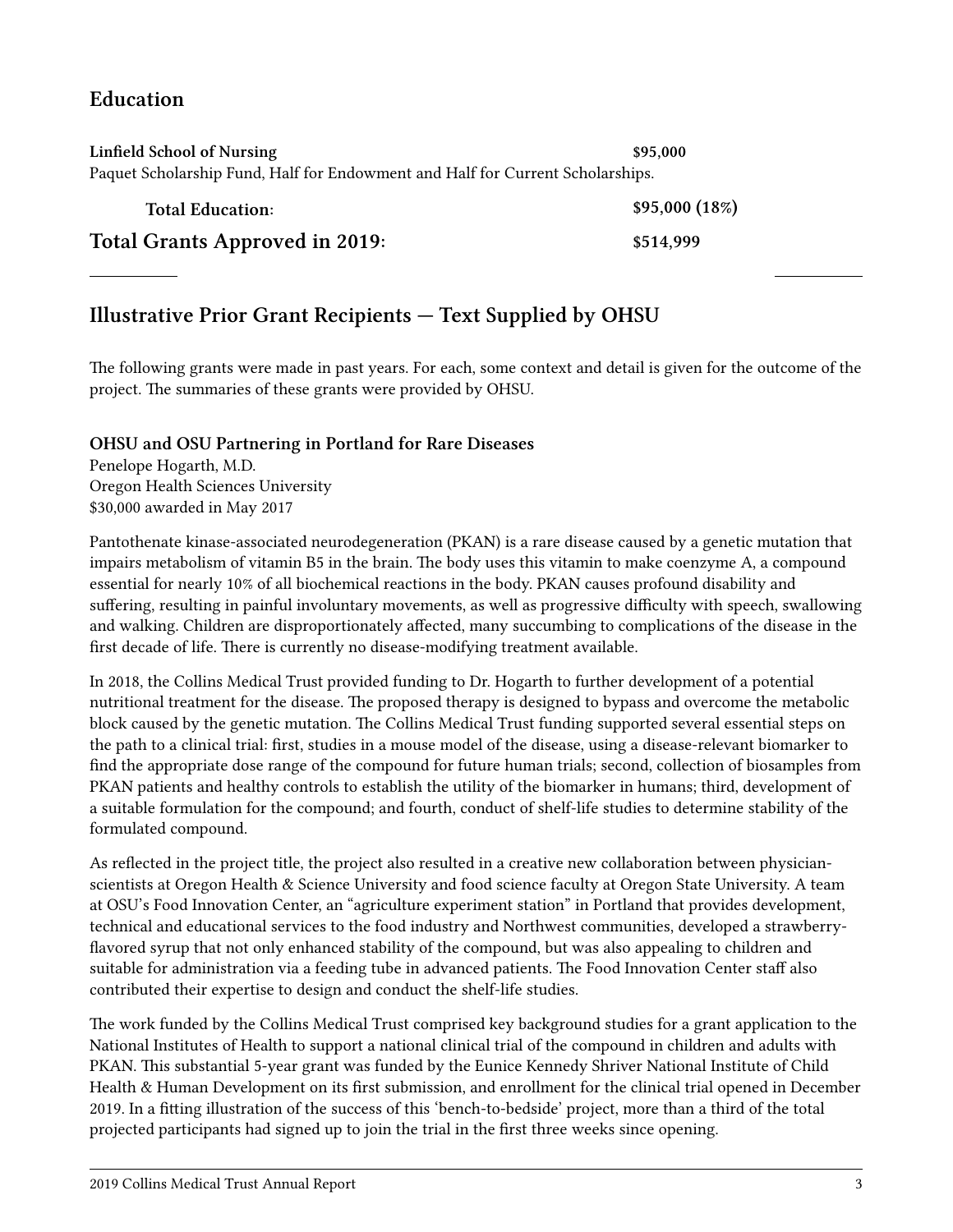#### **Opioid-Use Disorders and HIV infection: A Double-Edged Assault on the Immune System**

Christina Lancioni, M.D. Oregon Health Sciences University \$29,808 awarded in July 2018

People living with Human Immunodeficiency Virus infection (PLHIV) are at significantly higher risk for chronic pain than the general population, with much of this pain originating from direct nerve injury by the virus and the resulting inflammatory response. Like for many Americans, management of chronic pain using opioid medications has led to a crisis of opioid use disorders (OUD) among PLHIV. However, PLHIV are uniquely susceptible to complications resulting from OUD. Indeed, individuals with HIV and substance abuse disorders who receive appropriate treatment with highly active anti-retroviral therapy (ART) still have an increased risk of secondary infections, AIDS, and death that is independent from their compliance with medical care. These epidemiologic findings indicate that PLHIV are particularly vulnerable to the effects that opioids have on the immune system. Studies in animals and using in vitro experimental systems have shown that opioids facilitate HIV replication, interfere with critical pathways controlling inflammation, and cause damage to the intestines allowing for the movement of immune stimulating molecules released from gut bacteria into the body's circulation. This interplay between opioids and HIV may drive what is termed "immune dysregulation," an immunologic phenomenon characterized by exhaustion of the immune system. HIV-infection itself places a large burden on the immune system and can lead to immune dysregulation; in fact, biomarkers of immune dysregulation are strongly related with progression to AIDS and non-AIDS related morbidities and deaths. Understanding how OUD exacerbate HIV-associated immune dysregulation is critical to develop treatments that can treat both the underlying substance abuse disorder, improve immune function, and optimize clinical outcomes.

In 2018, the Collins Medical Trust provided funding to Dr. Lancioni to support a research project to investigate the impact of OUD on the immune system of PLHIV, and to identify mechanisms driving opioid-associated immune dysregulation in this vulnerable population. The aims of this project focused on delineating the impact of OUD on monocytes, a critical cellular component of the innate immune system. Specific investigations focused on determining if OUD were associated with alterations in: the types of monocyte subsets; the functional responses of monocytes to immune stimulation; and the pathways used to regulate monocyte responses to immune stimulation, among PLHIV.

Through her collaboration with Dr. Korthuis (Professor of Medicine, OHSU) Dr. Lancioni was able to access research samples from PLHIV with and without OUD and Hepatitis C co-infection. Here, the novel observation that subtypes of monocytes vary significantly between PLHIV with and without OUD (regardless of Hepatitis C co-infection) was made. This finding has clinical implications, as PLHIV with OUD were found to have expansions in "intermediate" and "nonclassical" monocytes, cellular populations that are associated with advanced HIV disease and HIV-associated neurocognitive disease (HAND). The expression of a molecule termed CD163 was also studied on the surface of monocytes. CD163 is a cell-surface glycoprotein scavenger receptor that is highly expressed on monocytes and tissue macrophages, and serves as a receptor for hemoglobin-haptoglobin complexes. Among PLHIV, levels of soluble CD163 (sCD163) correlate with HIV disease activity, and sCD163 has been proposed as a biomarker of macrophage-mediated HIV disease progression. Here, it was found that PLHIV with OUD and Hepatitis C, specifically, have elevated levels of cell surface and soluble CD163. Among PLHIV with OUD, production of inflammatory signaling molecules called cytokines were also found to be altered in response to multiple different immune stimuli, when compared to PLHIV without OUD. These findings confirm that both the populations of monocytes, and the functional responses of monocytes, are altered among PLHIV with OUD.

Dr. Lancioni's findings are novel and have not been previously reported. These findings are important to the field as populations of intermediate and nonclassical monocytes are more susceptible to HIV-infection and permissive to viral replication when compared to "classical" monocytes. Furthermore, they are associated with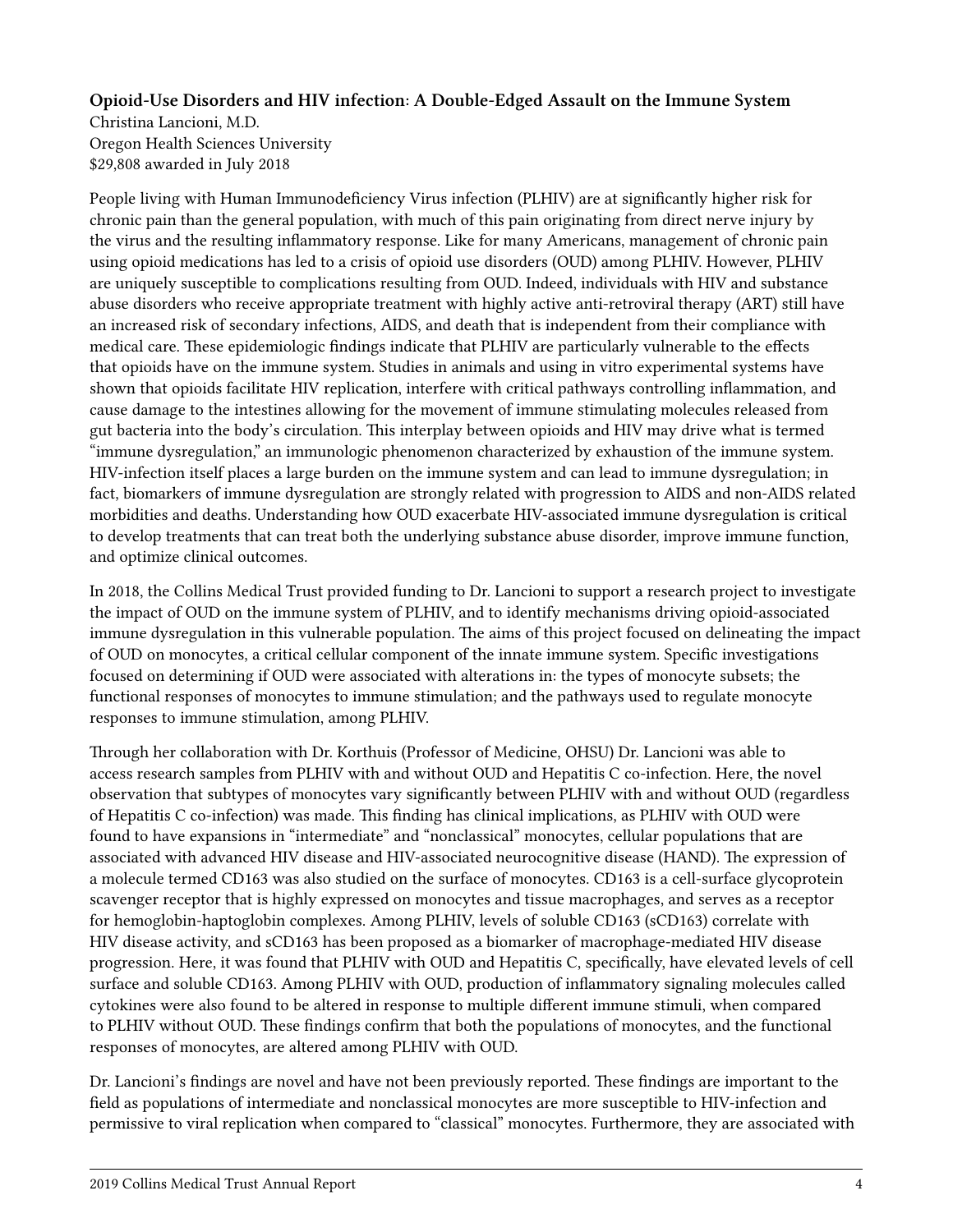advanced HIV disease, and have been shown to correlate with other marks of chronic systemic inflammation, as well as HIV-associated neurocognitive disease. It should also be noted that as part of her investigations, Dr. Lancioni examined the frequencies and function of different types of CD4+ and CD8+ T cells among PLHIV with and without OUD and Hepatitis C co-infection. In contrast to what was observed among monocyte populations, CD4+ and CD8+ T cell subtypes, and production of T cells cytokines, were comparable between PLHIV with and without OUD once differences in HIV viral load were considered. Thus, Dr. Lancioni has been able to demonstrate that among PLHIV, OUD is associated with dysregulation of innate immunity that is further exacerbated by Hepatitis C co-infection. In addition to access to treatment for OUD, novel therapies to reduce the burden of innate immune activation and restore populations of classical monocytes, should be prioritized among PLHIV suffering from OUD.

The data generated from this Collins Medical Trust award to Dr. Lancioni has been used to support a recently accepted (October 4, 2019) manuscript to the high-impact journal AIDS, entitled "Altered monocyte phenotype and dysregulated innate cytokine responses among people living with HIV and opioid-use-disorder." Moreover, the support provided by this award was critical to Dr. Lancioni's NIH/NIDA R01 proposal entitled "The impact of naltrexone treatment on opioid-induced immune and viral dysregulation during HIV-infection," that was awarded in fall 2018. Here, Dr. Lancioni will have the opportunity to investigate if the medications used to treat OUD among PLHIV correct the dysregulation of innate immunity she has found to be associated with opioid exposure.

### **Policies and Procedures**

The **Collins Medical Trust** was established in 1956 by Truman W. Collins as a tax-exempt charitable trust under the laws of the State of Oregon. It is recognized by the Internal Revenue Service as tax-exempt under Section 501(c)(3) of the Internal Revenue Code and has been classified as a private foundation under Section 509(a) of the Code. The Trust is directed by a Board of Trustees.

#### **Policies**

The Original Trust document states that monies from the Trust shall be used:

"To aid, further, promote, develop, encourage and sponsor research, experiment and work in the cause, cure and treatment of human disease or in any field of medical research, and

To aid, further and promote medical education."

With this statement as a guide, and having knowledge of the desires and concerns of the Trustor, Mr. Collins, and applicable laws, the Trustees over the ensuing years have established the following *general guidelines* under which grant requests are considered:

- 1. Disbursements are made only to organizations which have established their tax-exempt status with the U.S. Treasury Department and are operated exclusively for scientific and/or educational purposes.
- 2. Preference is given to projects and programs conducted by qualified organizations within the State of Oregon.
- 3. Funds cannot be paid directly to or for the benefit of any specific individual. This does not preclude grants to qualified institutions for organized scholarship programs. Education is generally geared toward the education of health care professionals.
- 4. Grants for annual operating budgets or for deficit financing are not favored.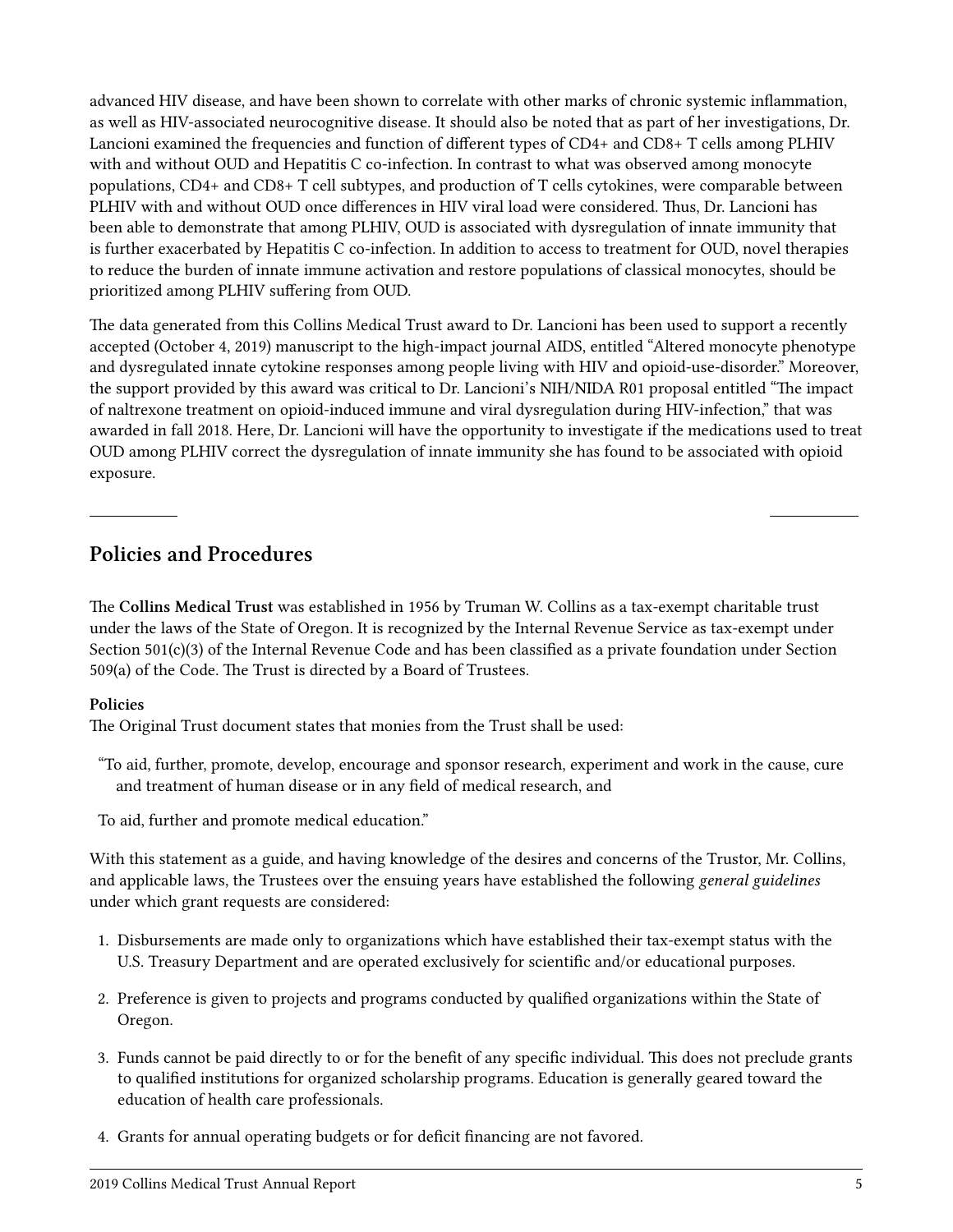- 5. Disbursements are normally not made to "Private Foundations", as defined in the Internal Revenue Code.
- 6. The Trust will not support efforts to influence legislation or other political action.
- 7. In considering projects or programs involving substantial funds, the Trust prefers to participate with other donors and expects the applicant to seek additional support.
- 8. Research involving human subjects, animals, or recombinant DNA must be approved by the appropriate institutional review board (IRB/IACUC/IBC). Investigators are encouraged to have this approval in process or completed at the time of application. Note that no funds will be distributed until IRB/IACUC/IBC approval is obtained. Although awards are made, the actual spending only commences upon approval of the relevant institutional review board (IRB/IACUC/IBC).
- 9. Funds cannot be used for any overhead or indirect expenses associated with the research project.

#### **Preference is given to projects or proposals where the researcher/investigator is newly embarking on their research career and is clearly supported by their respective mentor(s).**

#### **Submission Procedures**

Requests for information and applications for grants from the **Collins Medical Trust** should be presented in writing. Applications should include an Executive Summary suitably brief to present the necessary facts about the applying organization and the project for which the grant is being sought, supported by sufficient technical detail to present a clear picture of the project and expected outcomes. Project outcomes should be clearly articulated, along with an evaluation plan that will determine how successful the project was in attaining its objectives. Plans for subsequent grant applications for future grants should be stated, and the mentor's support to the project should be spelled out.

The application should include (If the Trustees believe further information is required, they may request an interview with a principal of the applicant and/or a visit to the applicant's facility):

- 1. The exact name of the organization or agency making application, and the specific date when requested funds will be required.
- 2. A copy of the letter from the Treasury Department of the United States which grants tax exempt status; also a statement that the applicant is classified as "Not a Private Foundation", as defined in the Internal Revenue Code.
- 3. The nature of the project for which funds are requested. Projects seeking funding for symposiums, seminars or conferences should contain details regarding course evaluations.
- 4. Curriculum vitae of the investigator(s). NIH format is preferred.
- 5. Junior investigators should identify and provide evidence of an established mentor relationship as well as submit a letter of support from their primary mentor(s).
- 6. MD's should substantiate 'protected' time for research.
- 7. Bibliography supporting the project.
- 8. Include the status of approval from the appropriate institutional review board (IRB/IACUC/IBC) for research involving human subjects, animals or recombinant DNA.
- 9. A budget for the proposed project.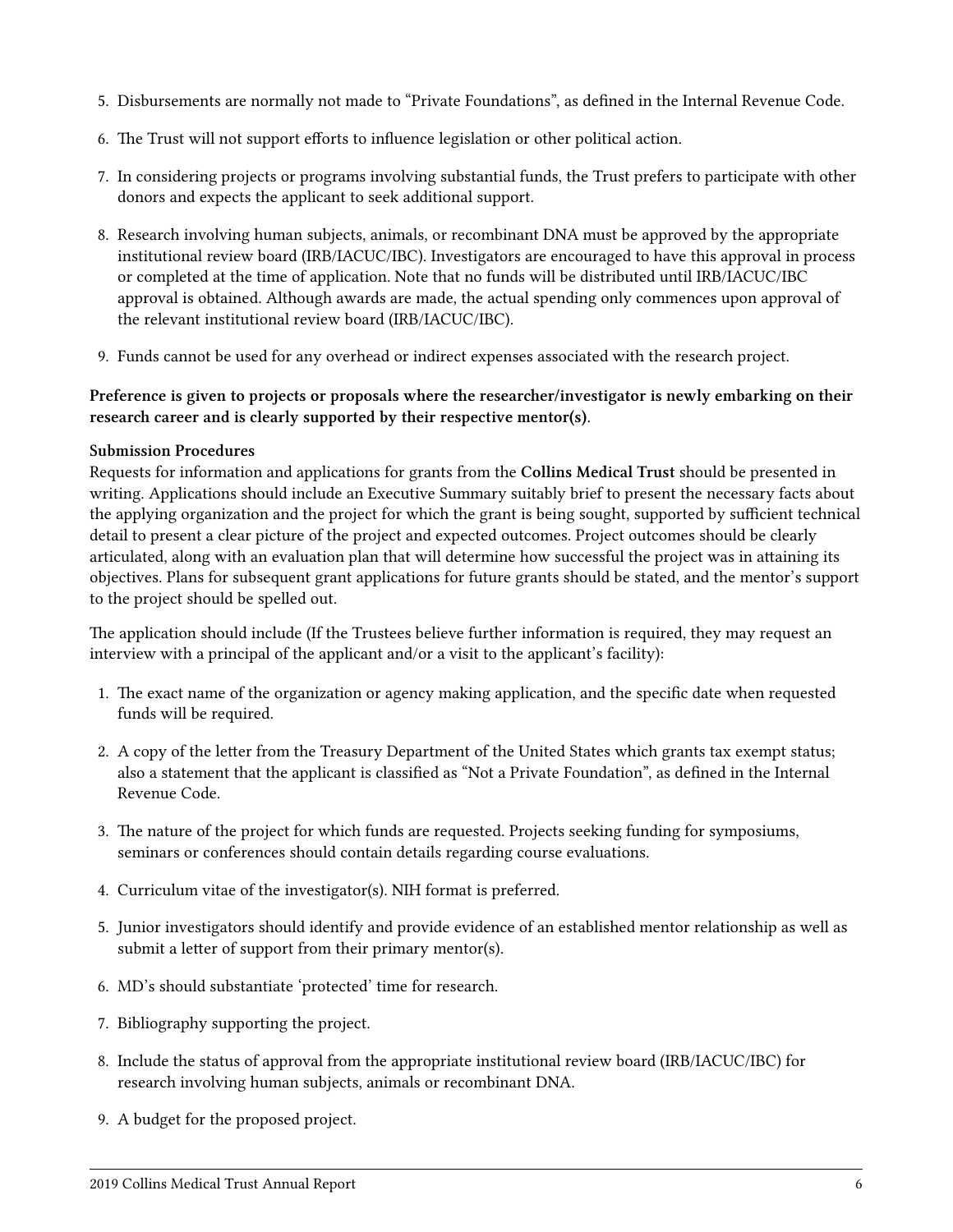- 10. Estimated total of funds required for the proposed project and the amount sought from the **Collins Medical Trust**. Should not include indirect or overhead expenses.
- 11. Anticipated source of balance required in excess of funds requested from the **Collins Medical Trust**.
- 12. Other sources being approached for financial assistance for the project.

Electronic submission (preferred): via email to [CMT@collinsmedicaltrust.org](mailto:CMT@collinsmedicaltrust.org) (.pdf format preferred).

Hard copy submission: Submit the *original and 1 photocopy* of the proposal (including any supporting documentation). Mail to:

Shannon Osieczanek, Administrator Collins Medical Trust 29100 S.W. Town Center Loop, Suite 300 Wilsonville, OR 97070 (503) 826-5230 [CMT@collinsmedicaltrust.org](mailto:CMT@collinsmedicaltrust.org) <http://www.collinsmedicaltrust.org/>

#### **Replies to Applications**

The Trustees meet *three times a year*, in January, May and September. Requests should be submitted by the *last business day of the month preceding* these months to receive timely consideration. It is not possible to react to emergency requests for crash programs. When an application has finally been acted upon by the Trustees, it will be accepted or rejected in writing sent to the mailing address of the applicant by the first week in the following month.

#### **Reports**

The organization receiving a grant from the **Collins Medical Trust** has a responsibility to report on the use of the funds granted. Unless otherwise indicated at the time disbursement is made, reports are requested to be made annually until a year after the project has been completed. These reports should cover not only progress, but also evaluate the results being achieved. Additionally, throughout the duration of the project, any substantial changes in scope, personnel, or funds that are re-directed from the original purpose, should be reported to the Administrator of the Collins Medical Trust for approval by the Trustees at their next regularly scheduled meeting. Lastly, the Collins Medical Trust expects acknowledgment, primarily in scientific publications, for their contribution in support of the project.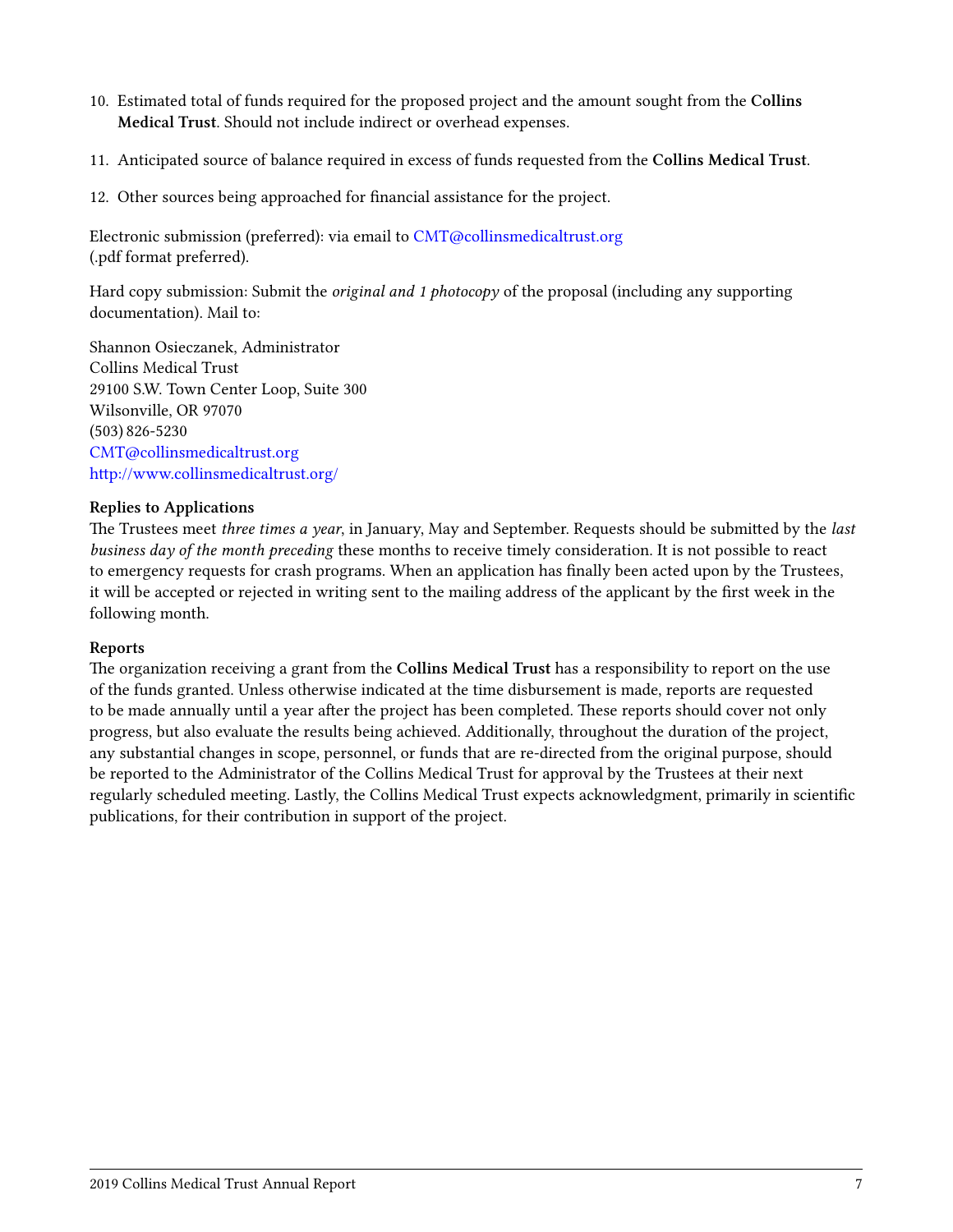# **Trustee Biographies**

#### **Walter J. McDonald, M.D., M.A.C.P.**

Walter received his undergraduate education at Williams College and his MD degree at the University of Michigan. Following a residency in internal medicine at Oregon Health Sciences University, he returned to Michigan for training in Endocrinology. He is certified in both internal medicine and endocrinology.

Walter was the Chief of Medicine at the Portland Oregon VA Medical Center for 12 years beginning in 1979. He then assumed the role of Associate Dean for Education at the Oregon Health Sciences University. In 1995 he became the CEO of the American College of Physicians. In 2002 he assumed the role of CEO of the Council of Medical Specialty Societies, a position he held until 2008. Walter is the vice president for QHC Advisory, a consulting firm based in New York.

He is a member of Alpha Omega Alpha and has been elected as a Master of the ACP. He has been recognized by Oregon Health Sciences University as Alumnus of the Year (1998) and has been recognized by a number of organizations for both his teaching and leadership skills.

His primary interests include quality improvement, continuing and graduate medical education, and professionalism.

#### **Elizabeth Eckstrom, M.D., M.P.H.**

Elizabeth is a geriatrician who specializes in promoting a healthy lifestyle in older adults and in educating all health professionals to be competent in the care of older adults. She is Professor of Medicine and Chief of Geriatrics in the Division of General Internal Medicine & Geriatrics at Oregon Health & Science University in Portland, Oregon. She Co-Directs OHSU's Healthy Aging Alliance.

Her research has focused on interprofessional education, tai chi to improve health in older adults, and fall prevention. She also studies the effectiveness of training primary care faculty in geriatrics, and speaks regionally and nationally on strategies to optimally care for older patients in primary care practice.

Personal interests include travel, windsurfing, telemark skiing, gardening, and piano.

#### **Virginia Tilden, Ph.D., R.N., F.A.A.N.**

Virginia is Professor and Senior Associate Dean for Research in the School of Nursing at OHSU. She earned her undergraduate degree in nursing from Georgetown University and her master's and PhD degrees from the University of California San Francisco. Her postdoctoral certificate in Clinical Bioethics is from the University of Washington School of Medicine. She has been principle investigator of four large NIH-funded studies and PI or co-investigator of numerous foundation and professional organization research grants spanning a 35-year research career. She is the author or co-author of 104 scholarly publications primarily focused on improving end-of-life care and clinical teamwork. She is presently a funded investigator with two research teams: as a measurement specialist with the Program Evaluation Center with the VA's Centers of Excellence in Primary Care and as Co-PI of Reaching Rural Residents with IPE, funded by the National Center for Interprofessional Practice and Education. She has a track record of successfully initiating interprofessional education innovations over the last two decades in multiple faculty, associate dean, and dean roles. As Dean of the College of Nursing at the University of Nebraska Medical Center (2003–2011) she was instrumental in bringing UNMC into the invitation-only Health Professions Education Collaborative. To accelerate the national agenda on collaborative care, in the past five years she served on national advisory committees to advance team-based care, care transitions, primary care transformation, and teaching in patient centered medical homes; this service has been to the American Board of Internal Medicine Foundation, the American College of Physicians, Primary Care Progress, the American Academy of Nursing, and the Society for General Internal Medicine.